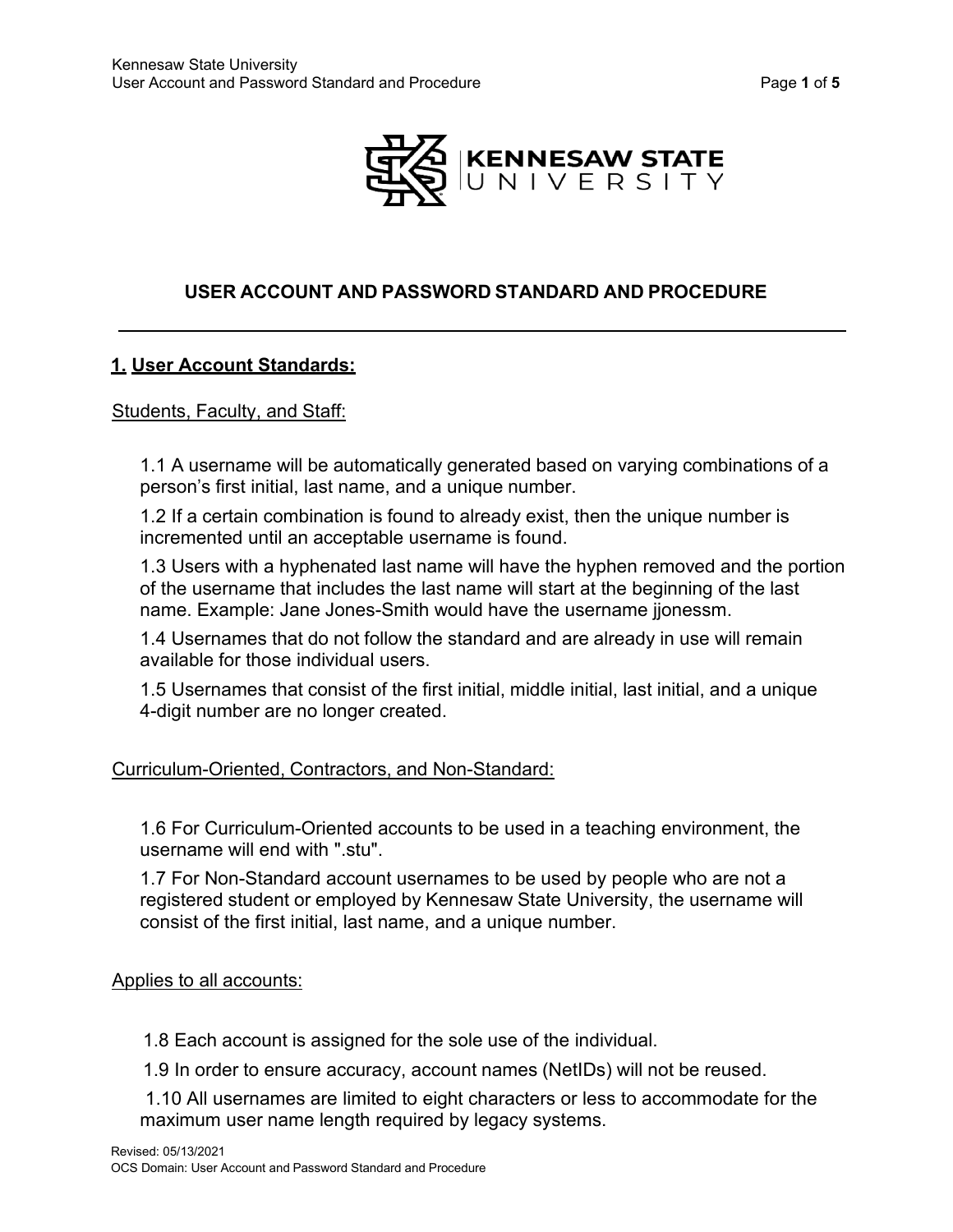- 1.11 Special characters are not allowed in usernames.
- 1.12 Usernames are entered in lower case.
- 1.13 Username assignment is on a first come, first serve basis

## Username Changes:

1.14 Students must wait for a semester break. No exceptions.

1.15 Faculty and Staff should provide an absolute necessity; otherwise wait until a semester break.

1.16 The user assumes full responsibility for informing entities outside the university and any loss of information in the failure to perform this action.

# NetIDs for Individuals or Groups other than KSU Students, Faculty or Staff:

The university recognizes that there may be occasions when Network Identification (i.e. NetID, part of KSU's Identity Management System) is required to access electronic services on campus when the individuals or groups needing such access have no permanent or long-term affiliation with the university. The NetID account at Kennesaw State University provides secure access to Web Services like Email, D2L, Lab Resources, Library Services, and Desktop Login. Setup of a NetID account is a prerequisite to consideration for any Web Service but does not grant access to any service. NetIDs will be provided on a case-by-case basis for these individuals or groups with no fee assessed; however, these individuals or groups must be sponsored by a full-time KSU employee and the sponsorship supported by that employee's Department Head. Furthermore, it must be recognized that there may be charges incurred based on access to specific web services or applications.

A NetID for an individual must be requested on a Service Request form for Long-Term Visitors. For sponsored groups, a NetID Request form for Sponsored Groups must be completed. Both of these forms may be obtained from HR and uses the following form:

[https://hr.kennesaw.edu/docs/registered\\_visitor\\_job\\_aid.pdf.](https://hr.kennesaw.edu/docs/registered_visitor_job_aid.pdf)

# **2. User Account Procedures**:

# Account Creation:

2.1 Undergrad and graduate student accounts are automatically generated at the time the student applies to the institution. These accounts will have an affiliation of "Future Student" until they are accepted. As a "Future Student" they will have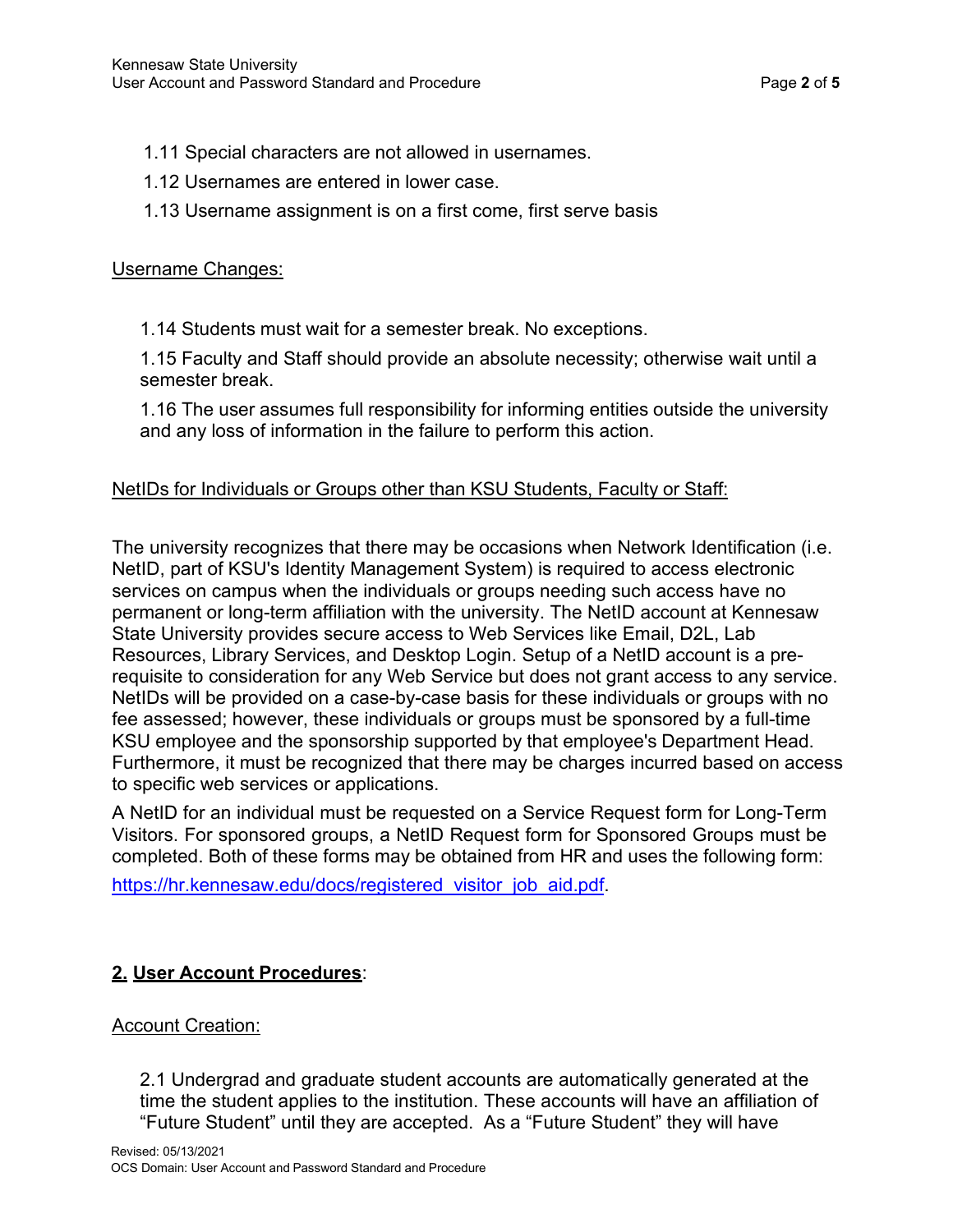restricted access to services (Email and Banner). Once the person has been accepted to the institution their account affiliation will change to "Student" and all services will be made available at that time.

2.2 Faculty and Staff accounts are created through service usually within 5 business days after being notified of a new employee through the HR department or the Dean of a college. If the account has a start date that is several weeks away, the account will be automatically created 14 days prior to the start date.

2.3 Client machine accounts will be created at first login.

2.4 Lab machine accounts will be created at the time that they are needed. This is required for license specific issues.

2.5 Non-Standard accounts and curriculum-oriented accounts will need to be requested through service at least 48 hours prior to the time that they may be used.

### Account Expiration:

2.6 Student accounts will be deactivated 12 consecutive months after they were last enrolled. User data associated with this account (i.e. email) will be deleted 30 days after the account is deactivated.

2.7 Faculty and Staff accounts will be "deactivated" 1 day after the employee leaves or is terminated. User data associated with the account (example: email) will be deleted 30 days after the account is deactivated. Retirees have 30 days to request, through the Service Desk, that their account remain open, otherwise it may be removed.

2.8 Non-Standard accounts will remain for the duration of account request.

### Account Locking:

2.9 A student's account can be locked at any time if the user fails to follow applicable KSU Policy & Procedures.

2.10 A faculty or staff account can be locked at any time at the request of their immediate supervisor or if the user fails to follow applicable KSU Policy & Procedures.

2.11 Non-Standard accounts can be locked at any time without explanation.

# **3. Password Standards:**

KSU management and auditors rely on electronic authorizations as part of our internal controls. Internal controls promote efficiency, reduce risk of asset loss, and help ensure the reliability of financial statements and compliance with laws and regulations. Sharing of passwords facilitate fraud and violate State, Board of Regents, and KSU internal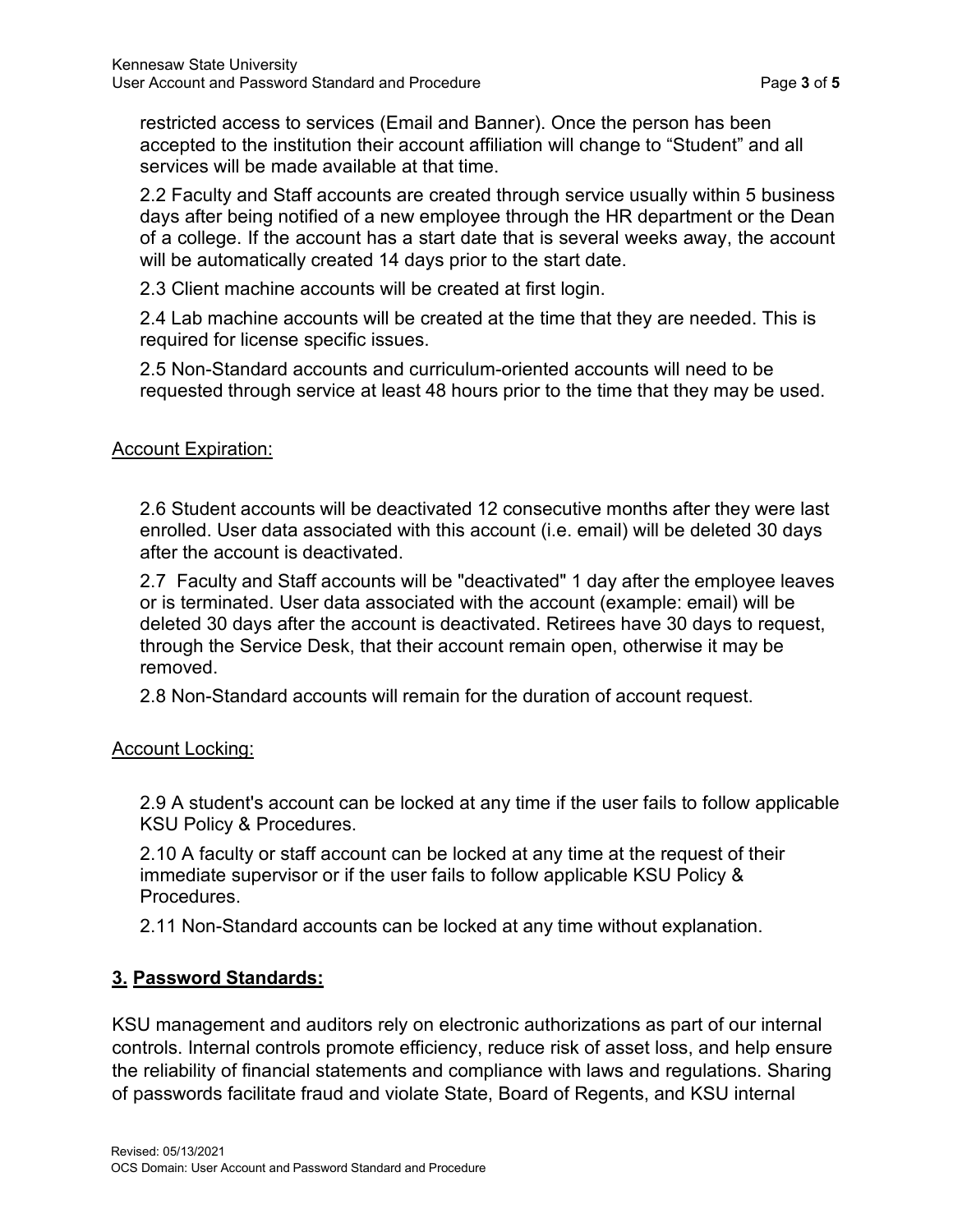control policies governing such acts of willful and intentional misuse. Passwords and user accounts are given to individuals for individual use to accomplish the mission and business of KSU.

3.1 Per the USG IT Handbook 5.12.3, "All passwords shall be treated as sensitive, confidential information and shall not be shared with anyone including, but not limited to, administrative assistants, system administrators, and helpdesk personnel." 3.2 Password Complexity:

3.2.1 Strong passwords shall be constructed with the following characteristics:

3.2.2 Are at least twelve characters in length

3.2.3 Must contain the following characteristics:

3.2.4 English characters (A-Z, a-z)

3.2.5 Numbers (0-9)

3.2.6 Non-alpha special character(s).

3.2.7 Must not contain the user's name or part of the user's name

3.2.8 Must not contain easily accessible or guessable personal information about the user or user's family (such as birthdays, children's names, addresses etc.)

## 3.3 Password change frequency:

3.3.1 Passwords must be changed at the System-level (e.g., root, Windows Admin, Account Administration) per industry best practices, but not to exceed 365 days.

3.3.2 Passwords must be changed at the user-level (e.g., NetID) every 365 days 3.4 Passwords shall not be inserted into email messages or other forms of electronic communication unless encrypted.

3.5 User accounts that have system-level privileges granted through group memberships or programs shall have a unique password from other accounts held by that user.

3.6 Users should not use the "Remember Password" feature of applications. User Should Not Employ Any Automatic Log-In Actions.

3.7 Users should not use the same password for University System of Georgia accounts as for other non-System of Georgia access (e.g., personal ISP account, option trading, benefits, etc.).

3.8 If you suspect your password has been stolen or compromised, change it and contact the KSU Service Desk immediately.

3.9 Birthdays or Social Security numbers must not be used as passwords.

3.10 Passwords may not include common words from an English dictionary or foreign-language dictionary.

3.11 When a password is reset, it must not duplicate the previous password.

3.12 Delegation of permissions via technical controls should be used in situations where someone requires access to another individual's protected resources.

3.13 Do not leave passwords in a location accessible to others or secured in a location for which protection is less than that required for information that the password protects.

3.14 Use an encrypted connection to avoid sending your password over the network in clear text, which could be viewable by malicious users or programs monitoring the network.

3.15 Most UNIX systems will only use the first eight characters of a password.